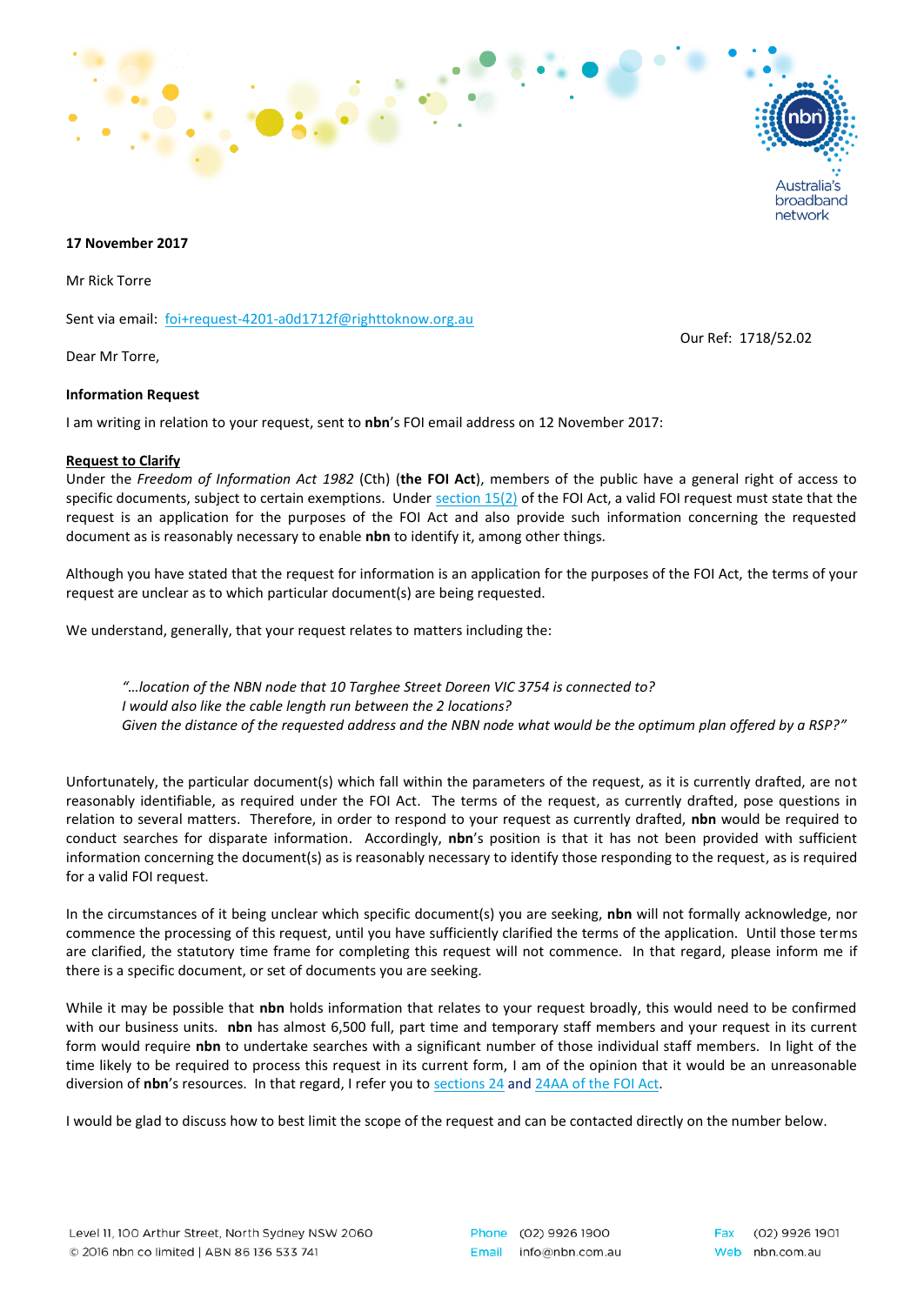

# **Proof of Identity**

Further, **nbn** must ensure that it does not inadvertently release information and documents that could be the subject of objections from third parties, based upon their personal, professional or business affairs. Your request seeks information that may include personal, professional or business information, relating to an identifiable individual or business.

Accordingly, assuming that you would like to proceed with a formal FOI request and meet the requirements as outlined above, **nbn** would need to confirm your identity and relationship with the subject property. Please note that **nbn** cannot begin processing an FOI request, until the relationship of the person making the request, as either resident or owner of the subject property, is established.

You will be able to confirm your identity by providing to us a certified copy of your driver's license (or some other form of relevant identification) which includes your full name and address (per above), together with a certified copy of a local council rates notice or utility bill (ie. your service provider's invoice for the **nbn**).

You may forward certified, hard copy documents to "**nbn** FOI Officer, c/- Level 10/100 Arthur Street, North Sydney, NSW, 2060".

Until the above details are provided, my view is that it would be an unreasonable diversion of **nbn**'s resources to process this request for information. **nbn** will not formally acknowledge, nor commence the processing of this request, until you have sufficiently clarified the terms of the application and your identity - until such time, the statutory time frame for completing this request cannot commence, in any event.

# **nbn's Commercial Activities Exemption**

I refer you to **nbn's** commercial activities exemption (**the CAE**), per [section 7\(3A\)](http://www.austlii.edu.au/au/legis/cth/consol_act/foia1982222/s7.html) and Part [II of Schedule](http://www.austlii.edu.au/au/legis/cth/consol_act/foia1982222/sch2.html) 2 of the FOI Act. Please be aware that documents that are in relation to **nbn's** "commercial activities" are not subject to the operation of the FOI Act and would be exempt from release. The following link summarises and provides [general background information](http://www.nbnco.com.au/content/dam/nbnco2/documents/standard-foi-decision-information-2014124.pdf) concerning **nbn**'s commercial activities carve-out. That background document references two reviews by the Australian Information Commissioner that considered **nbn**'s CAE: the [Internode Decision](http://www.oaic.gov.au/freedom-of-information/foi-decisions/ic-review-decisions/2012-aicmr-4) (in January 2012) and the [Battersby Decision](http://www.oaic.gov.au/images/documents/freedom-of-information/ic-review-decicions/2013-AICmr61.pdf) (in July 2013).

While I am not making a formal decision and have not reviewed any documents, I note that there is a distinct possibility that documents falling within the terms of this request may be subject to the CAE, among other exemptions from release. In that regard, I note that you have requested network data which possibly relates to **nbn**'s commercial activities and therefore will likely fall within the subject exemption.

# **FOI Processing Period and Charges**

The statutory period for processing an FOI request is 30 days, subject to any suspension of the processing period or extension of the time for deciding the application. In particular, third party consultations would likely increase the processing period to 60 days. Please also note that processing charges may be imposed in relation to FOI requests. You will be advised of any charges in relation to your request.

For reference, **nbn's** approach to processing charges is outlined at the following hyperlink: Submission to the Office of the Australian Information Commissioner [Charges Review.](http://www.nbnco.com.au/content/dam/nbnco2/documents/nbn-foi-charges-review-submission.pdf) In particular, **nbn** supports – and will generally apply – Recommendation 24 in the [Hawke Review into FOI Legislation,](http://www.nbnco.com.au/content/dam/nbnco2/documents/nbns-hawke-review-submission.pdf) (**the Hawke Review**) as a benchmark in reviewing FOI applications. For your reference, Recommendation 24 suggests a 40-hour ceiling for all FOI processing charges.

# **Disclosure Log**

In accordance with the FOI Act, **nbn** is required to publish documents provided to FOI applicants within 10 working days after release. The information you seek may be published in full (as released) or with some additional redactions as per section 11C of the FOI Act. For further information and other details, please visit ou[r Disclosure Log o](http://www.nbnco.com.au/corporate-information/about-nbn-co/freedom-of-information/disclosure-log.html#.VGF7ufmSxqI)n **nbn's** website.

Phone (02) 9926 1900 Email info@nbn.com.au